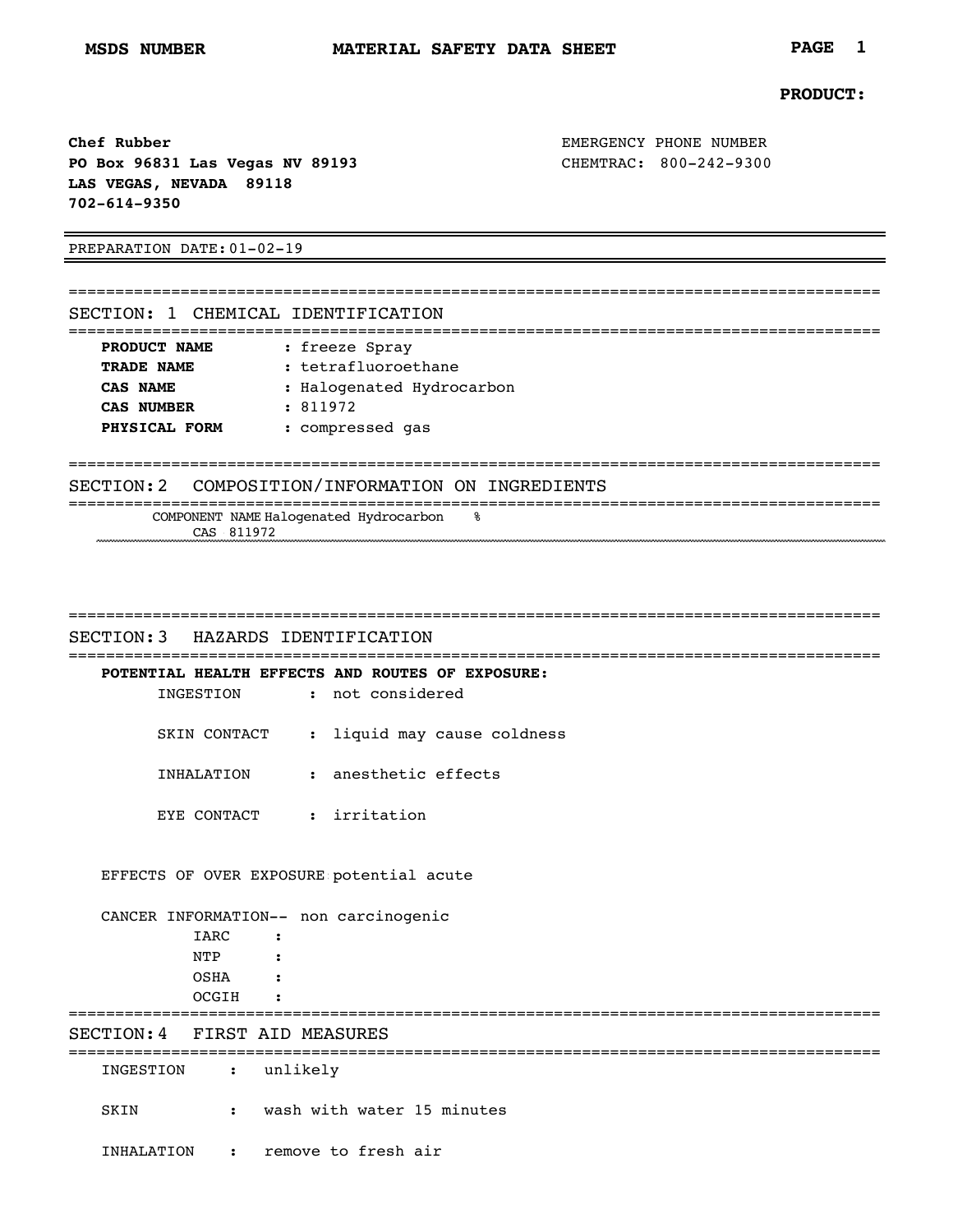EYES **:** rinse with plenty of water 15 minutes

NOTE TO PHYSICIAN catecholamine druge of life support

=======================================================================================

## SECTION:5 FIRE FIGHTING MEASURES

| FLASH POINT                      |               | : non flammable aerosol |
|----------------------------------|---------------|-------------------------|
| METHOD                           |               | : dry chemical foam     |
| IGNITION TEMPERATURE             |               | : not flammable         |
| FLAMMABLE LIMITS IN AIR          | LOWER $(%)$ : |                         |
| FLAMMABLE LIMITS IN AIR          | UPPER $(8)$   |                         |
| SENSITIVITY TO MECHANICAL IMPACT | (Y/N)         | $\cdot$ n               |
| SENSITIVITY TO STATIC DISCHARGE  |               | $\cdot$ n               |
|                                  |               |                         |

EXTINGUISHING MEDIA **:** water

SPECIAL FIREFIGHTING PRODUCDURES:

=======================================================================================

=======================================================================================

SECTION:6 ACCIDENTAL RELEASE MEASURES

**ACTION TO BE TAKEN IF MATERIAL IS RELEASED OR SPILLED:** ventilation

=======================================================================================

SECTION:7 HANDLING AND STORAGE

======================================================================================= **PRECAUTIONS TO BE TAKEN IN HANDLING AND STORAGE:** adequate ventilation

=======================================================================================

SECTION:8 EXPOSURE CONTROLS/PERSONAL PROTECTION =======================================================================================

**ENGINEERING CONTROLS:** ventilation

**RESPIRATORY PROTECTION:** ventilation

PROTECTIVE GLOVES safety gloves

**EYE AND FACE PROTECTION:** safety glasses

**OTHER PROTECTIVE EQUIPMENT:** n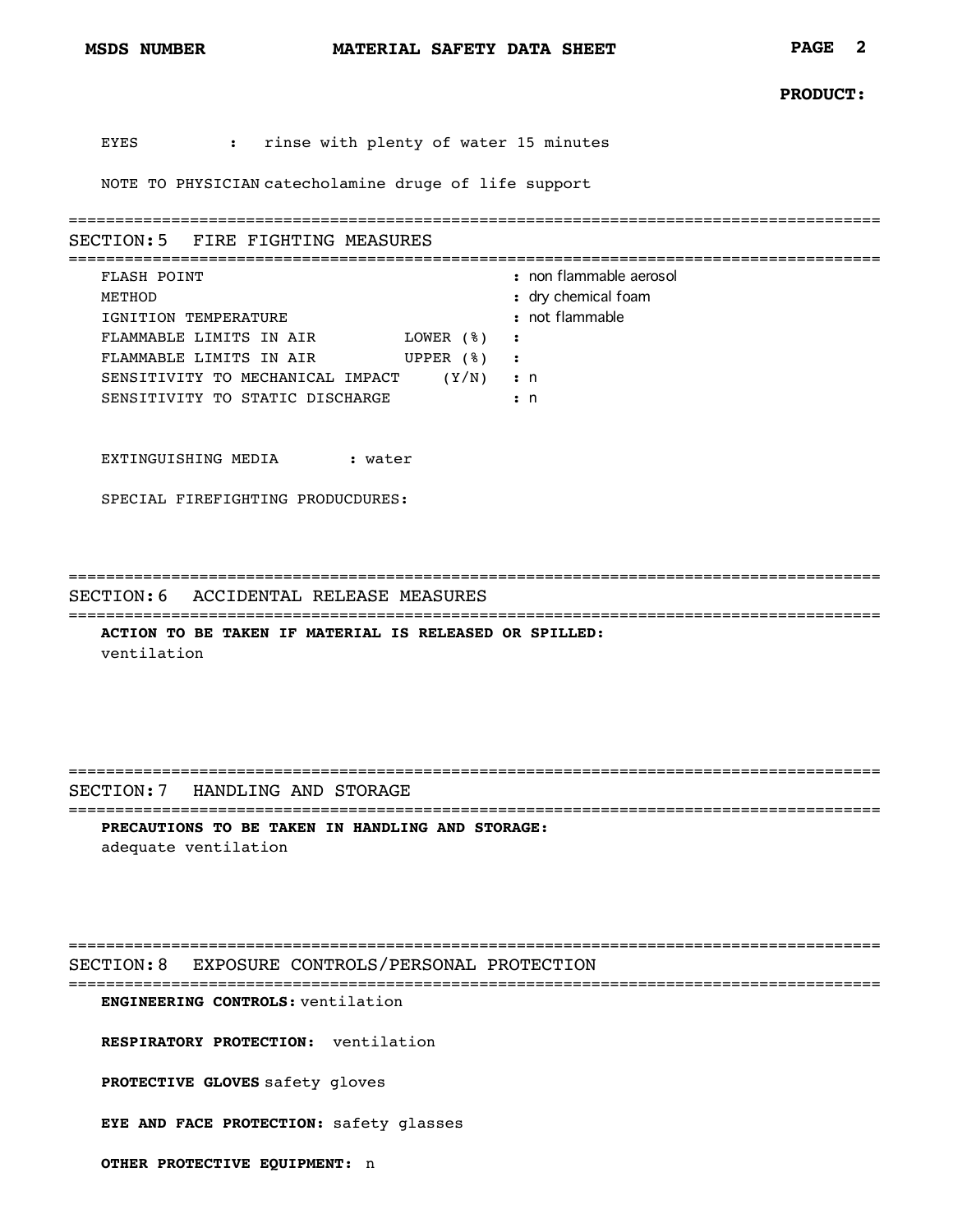**VENTILATION:** y

| SECTION: 9 |  | PHYSICAL AND CHEMICAL PROPERTIES |
|------------|--|----------------------------------|

| COMPONENTS | BOILING POINT | VAPOR PRESSURE | VAPOR DENSITY |  |
|------------|---------------|----------------|---------------|--|
|            |               | 20C)<br>(MMHG) | AIR=1         |  |

=======================================================================================

| PRODUCT INFORMATION                                 |                      |
|-----------------------------------------------------|----------------------|
| BOILING POINT                                       | $\cdot$ 0%           |
| VAPOR PRESSURE (20C) (MM HG) : 4964 mmHg @ 70 deg F |                      |
| VAPOR DENSITY $(AIR = 1)$                           | : 3.60               |
| FREEZING OINT                                       | :                    |
| MELTING POINT                                       |                      |
| PHYSICAL STATE                                      | : aerosol can        |
| <b>ODOR</b>                                         | : ethereal           |
| <b>COLOR</b>                                        | : clear              |
| ODOR THRESHOLD (PPM)                                | :                    |
| % VOLATILE BY VOLUME                                | $\cdot$              |
| EVAP. RATE (BUTYL ACETATE=1) : $< 0.020$            |                      |
| SPECIFIC GRAVITY (WATER=1) : 1.22 @ 70 deg F        |                      |
| DENSITY (KG/M3)                                     | :                    |
| ACID/ALKALINITY (MEG/G)                             | $\ddot{\phantom{a}}$ |
| <b>PH</b>                                           | NA<br>$\bullet$      |
| VOC EXCL. H2O & EXEMPTS (G/L) :                     |                      |
| SOLUBILITY IN WATER (20 C) : 0%                     |                      |
| SOLUBILITY IN ORGANIC SOLVENT (STATE SOLVENT):      |                      |
|                                                     |                      |

=======================================================================================

SECTION:10 STABILITY AND REACTIVITY DATA

## =======================================================================================

=======================================================================================

**STABILITY** Y

**INCOMPATIBILITY** N

**HAZARDOUS DECOMPOSITION PRODUCT::** N

**CONDITIONS OF AVOID** open flame

SECTION:11 TOXICOLOGIAL INFORMATION

=======================================================================================

**PRODUCT INFORMATION:**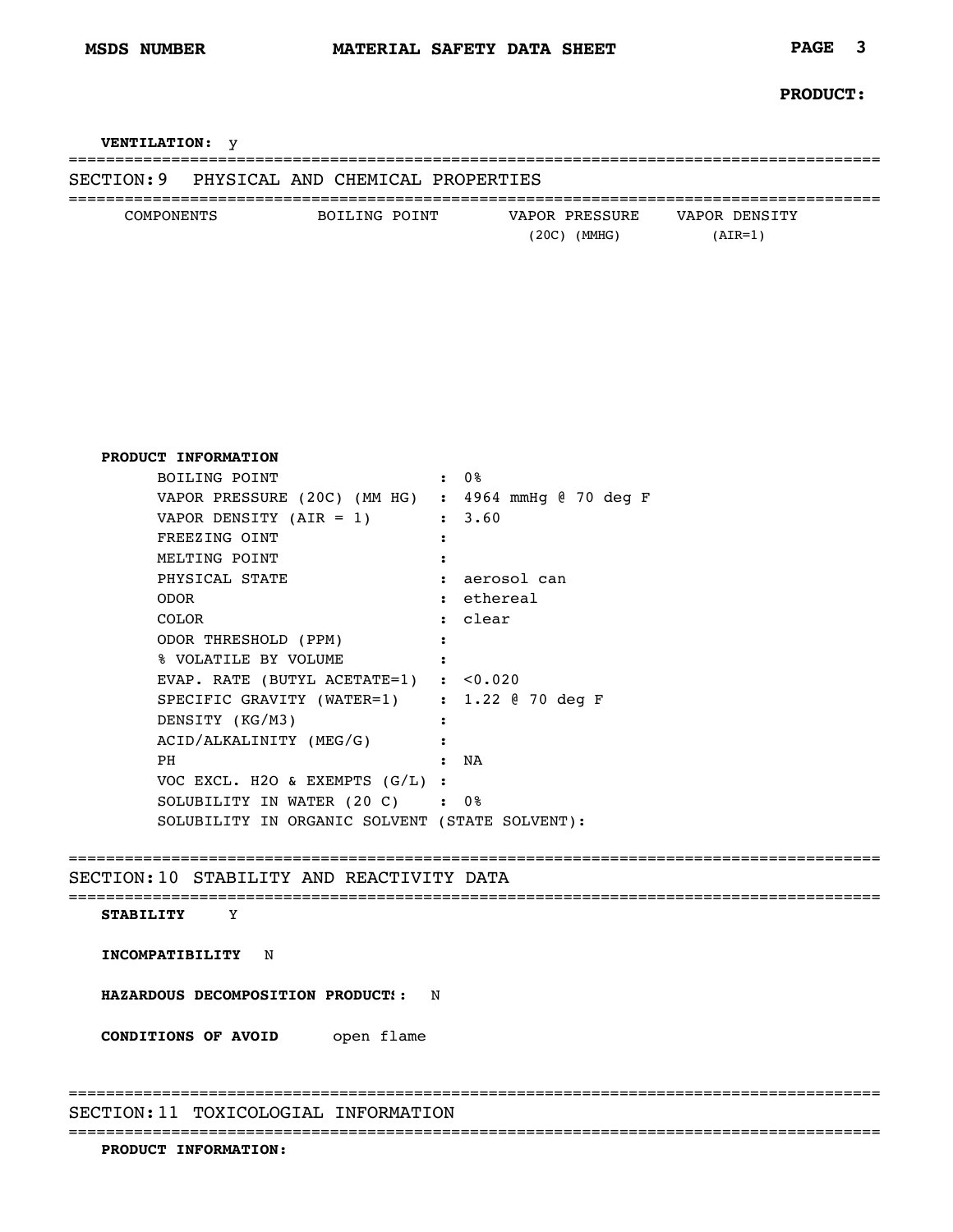```
PRODUCT:
```

| ACUTE ORAL<br>ACUTE DERMAL LD50 (MG/KG) :                 | LD50 (MG/KG) | $\cdot$ :            |
|-----------------------------------------------------------|--------------|----------------------|
| ACUTE INHALATION LD50 (MG/L)<br><b>OTHER</b>              |              | $\ddot{\phantom{1}}$ |
| SECTION: 12 ECOLOGICAL INFORMATION                        |              |                      |
| ECOTOXICOLOGICAL INFORMATION<br>CHEMICAL FATE INFORMATION |              |                      |
| SECTION: 13 DISPOSAL CONSIDERATIONS                       |              |                      |
| DISPOSAL METHOD : all regulations                         |              |                      |

=======================================================================================

SECTION:14 TRANSPORT INFORMATION -- DEPARTMENT OF TRANSPORTATION

======================================================================================= PROPER SHIPPING NAME: Aerosol tetrafluoroethane<br>HAZARD CLASS 2.2 HAZARD CLASS **2.2** DOT LABEL(S) **:** PACKING GROUP **na** PLACARDS **:** 2.2 IATA **:** 2.2 IMO IMDG-CODE **:** UN 1950

EMS NUMBER **:** EUROPEAN CLASS **:** RID (OCTI) **:** ADR (ECE) **:** RAR (IATA) **:**

SECTION:15 REGULATORY INFORMATION

=======================================================================================

=======================================================================================

SARA SECTION 302 **:** SARA (311, 312) HAZARD : ##

SARA (313) CHEMICALS **:** CPSC CLASSIFICATION **:** WHMIS HAZARD CLASS **:** WHMIS TRADE SECRET **:** EXPORT **:** SCHDULE B/HTSUS **:** ECCN **:**